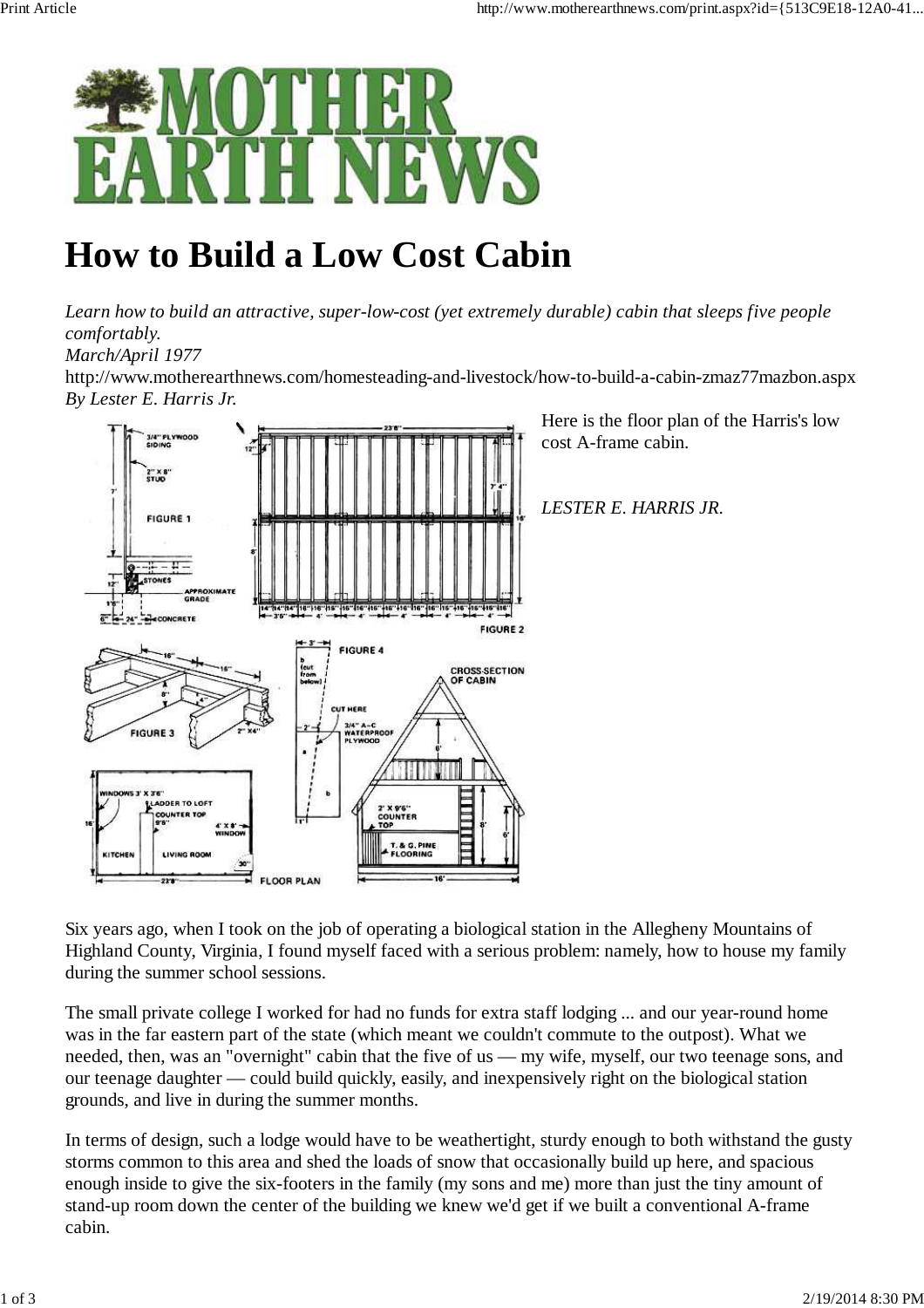## **Building a Low Cost Cabin**

I'm pleased to report that we were able to solve our housing problem — and meet our design objectives quite nicely with the aid of a 16-by-24 foot "modified A-frame" cabin ... one that we built in just five daylight-to-dark workdays *at a cost of only \$1,000.* (Those are 1971 dollars.)

#### **Day One**

We spent our first workday digging the twelve 2 foot square, 2 foot deep holes for the foundation's footings, pouring six inches of concrete (made partly with gravel from a nearby stream) into each hole, and gathering stones for the piers.

#### **Day Two**

First thing the next morning, we began to lay up a dozen 12 inch-square concrete-and-stone piers to a height — above grade — of about a foot. (See Image Gallery, Figure ) While the mortar was still wet, we inserted a long bolt (the threaded end of which previously had been heated and bent at a right angle) head-down into each of the ten outer piers ... then — with the aid of a borrowed dumpy level — I evened up all the columns.

When the concrete had begun to harden, we [1] set the 2-by-8 inch stringers atop their supports, [2] marked the spots at which the bent bolt tips met the beams, [3] drilled holes in the beams at these points, and (finally) [4] bolted the stringers into place atop the piers.

#### **Day Three**

Our next task was to nail two-by-fours along the insides of the four longest stringers (see Image Gallery, Figure 2) ... after which we notched our 2-by-8 inch by 7-foot 8-inch joists at both ends so they could ride on the two-by-fours (see Image Gallery, Figure 3), and spiked them down at a spacing (center-to-center) of 16 inches. (Note: To ensure a roof overhang of at least 4 inches at the building's rear, we spaced the *last* four pairs of joists 14 inches apart ... as shown in Figure 2.)

A top the completed beamwork grid we nailed a subfloor consisting of boards we'd salvaged from an old shed ... and directly over the subfloor we built a finish floor of 3/4 inch A-C waterproof plywood (the same kind of plywood we'd later use for siding and roofing). Since we were using such heavy flooring material, we saw no need to place tar paper between the layers of wood to act as a moisture barrier.

Next, we constructed the entire rear wall of the cabin-plywood siding and all-flat on our newly constructed floor, using 3/4-by-4 1/2 inch carriage bolts (with flat *and* lock washers beneath the nuts) to connect the rafters and studs. Then we raised the wall as high as we could by hand, pulled it into final upright position with the aid of a rope tied to a pickup truck, and checked the structure very carefully for "plumb" (to ensure that successive rafter/ stud frames would be properly aligned) before nailing it to the floor.

With the rear wall up and standing, we proceeded to bolt together the first of five rafter/ stud frames, raise it upright, spike the structure to the floor, and connect it to the wall with sheets of plywood siding (which eliminated the need for further bracing of any kind).

We repeated the above procedure for each of the next four rafter/stud frames, using additional plywood siding to brace the structure as we went along. (Note: We applied the sheets of plywood rough side out and spiked them in place first with 16-penny common nails, then with 8-penny commons.) By overlapping the lowermost siding panels with — and nailing them to — the 2-by-8 inch stringers surrounding the building, we ended up with one heck of a solidly constructed, well-anchored basic framework.

#### **Day Four**